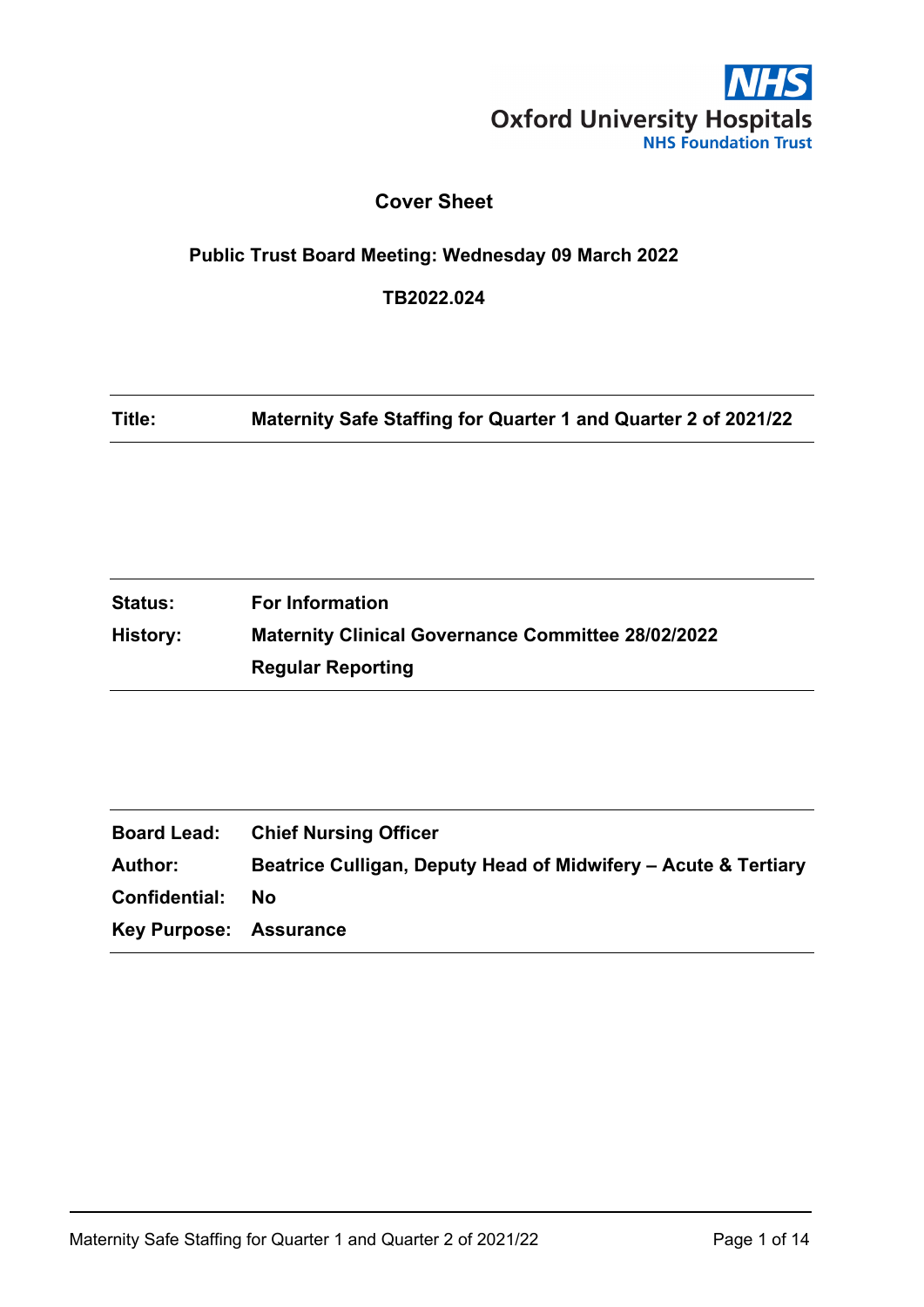### <span id="page-1-0"></span>**Executive Summary**

**1.** This is the first bi-annual report for 2021/22 which reviews Safe Staffing levels Quarter 1 and Quarter 2.

The aim of this report is to provide assurance of an effective system of midwifery workforce planning.

2. The report provides assurance of the following:

| a           | A systematic, evidence-based process to calculate midwifery staffing<br>establishment is complete.                                                                                                                          |
|-------------|-----------------------------------------------------------------------------------------------------------------------------------------------------------------------------------------------------------------------------|
| $\mathsf b$ | The midwifery coordinator in charge of labour ward has supernumerary<br>status; (defined as having no caseload of their own during their shift) to<br>ensure there is an oversight of all birth activity within the service |
| C           | All women in active labour receive one-to-one midwifery care                                                                                                                                                                |
| d           | Submission of a midwifery staffing oversight report that covers<br>staffing/safety issues to the board every 6 months during the incentive<br>scheme year four reporting period                                             |

#### **Recommendations**

3. The Trust Board is asked to note the results of this paper.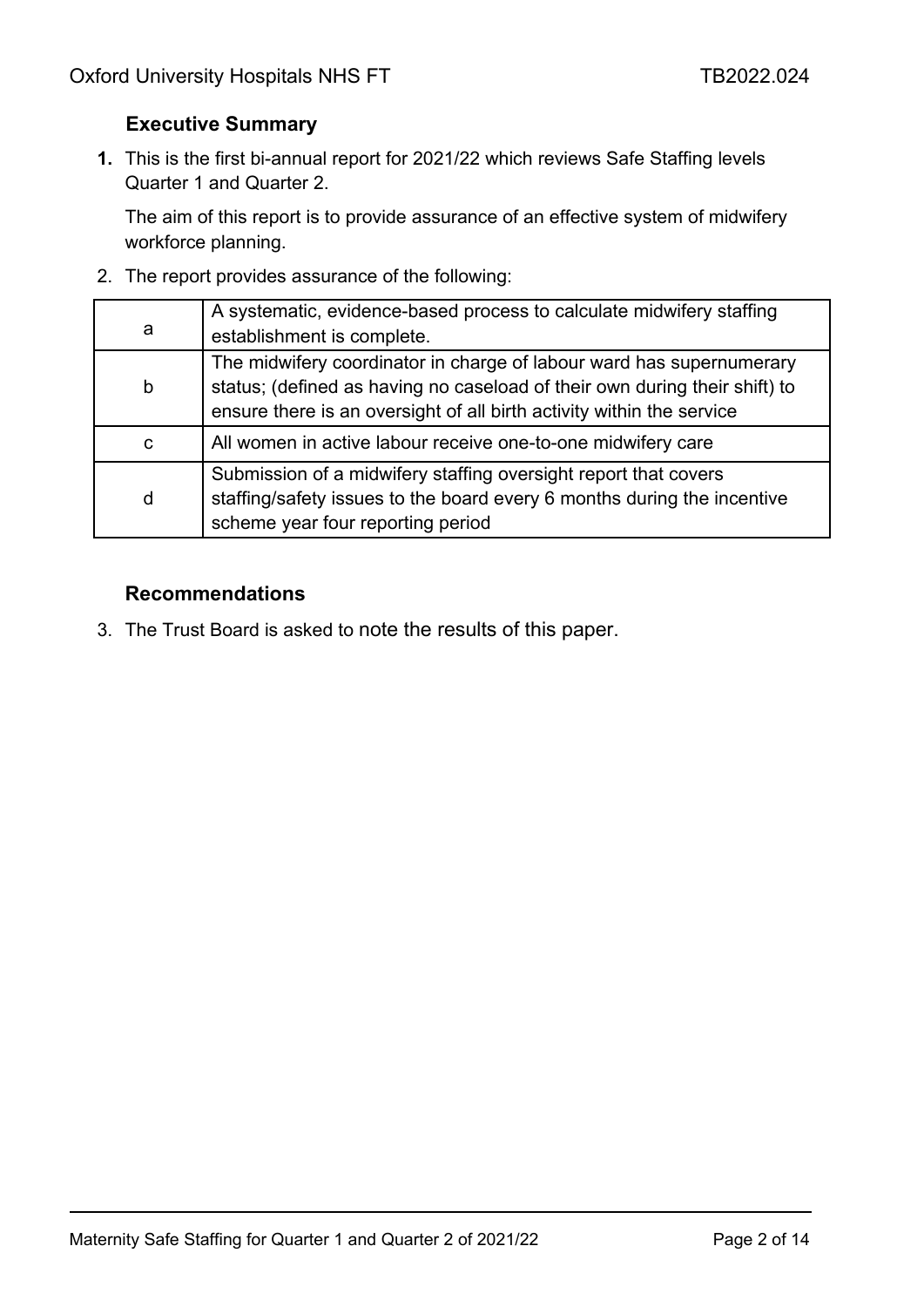#### **Contents**

| Maternity Safe Staffing for Quarter 1 and Quarter 2 of 2021/22 3        |                                                                                                                                     |
|-------------------------------------------------------------------------|-------------------------------------------------------------------------------------------------------------------------------------|
|                                                                         |                                                                                                                                     |
|                                                                         |                                                                                                                                     |
|                                                                         |                                                                                                                                     |
|                                                                         |                                                                                                                                     |
|                                                                         |                                                                                                                                     |
|                                                                         |                                                                                                                                     |
|                                                                         |                                                                                                                                     |
|                                                                         |                                                                                                                                     |
| guidance NG4 'Safe Midwifery Staffing for Maternity Settings' (2015) 12 |                                                                                                                                     |
| Appendix 4 Maternity Staffing Red Flags uploaded onto Trust system      |                                                                                                                                     |
|                                                                         |                                                                                                                                     |
|                                                                         |                                                                                                                                     |
|                                                                         | 14                                                                                                                                  |
|                                                                         | Appendix 2 - Action Plan for BirthRate Plus 2021/2022.  11<br>Appendix 3 - Monitoring staffing red flags as recommended by NICE  12 |

# <span id="page-2-0"></span>**Maternity Safe Staffing for Quarter 1 and Quarter 2 of 2021/22**

### <span id="page-2-1"></span>**1. Purpose**

**1.1.**The aim of this report is to provide assurance to the Trust Board that there was an effective system of midwifery workforce planning and monitoring of safe staffing levels from April 2021 to September 2021. This is a requirement of the NHSLA Maternity Incentive Scheme for Safety Action 5.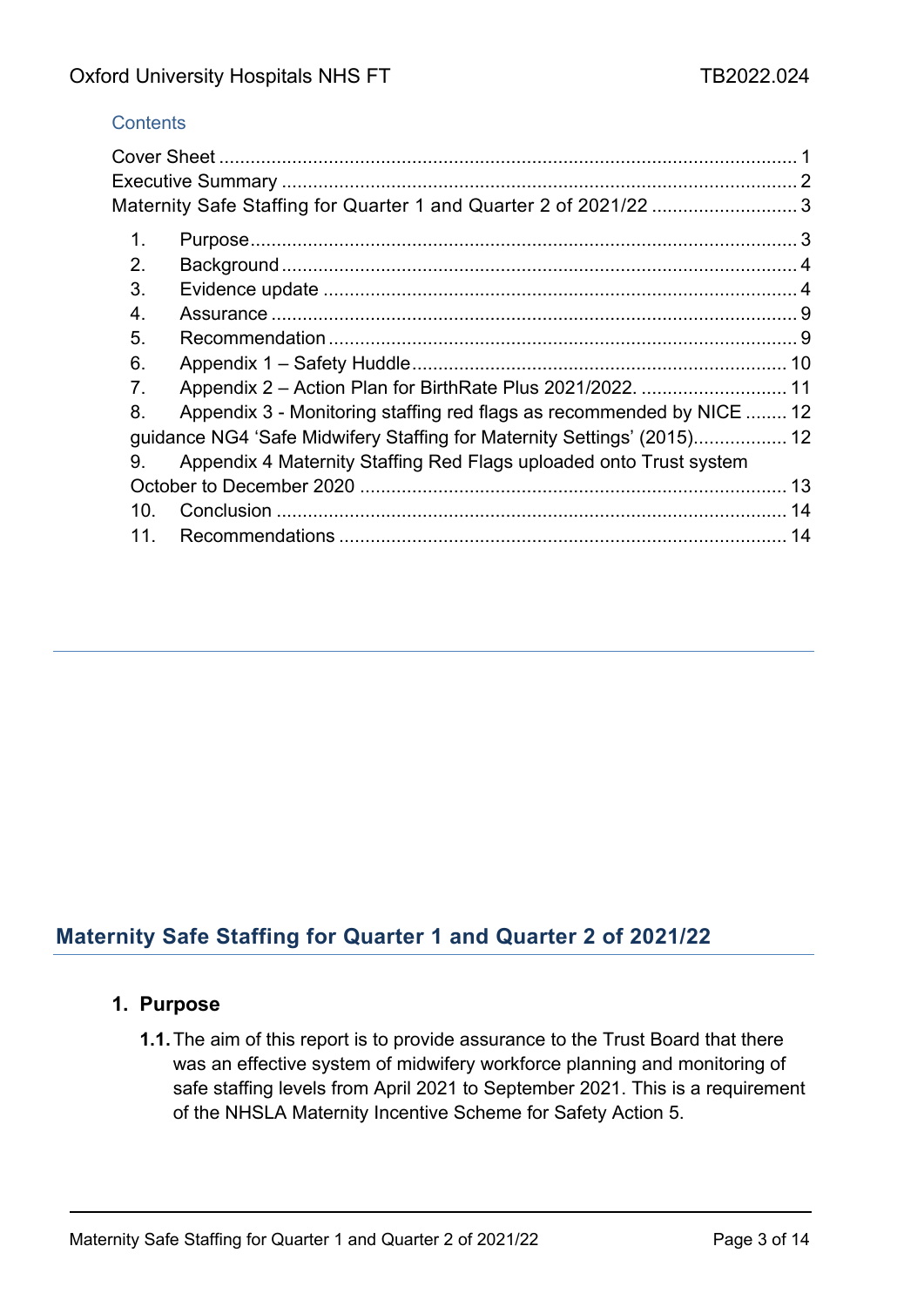### <span id="page-3-0"></span>**2. Background**

2.1.The NHSLA Maternity Incentive Scheme requires that OUH FT demonstrates an effective system of midwifery workforce planning to the required standard. This report will demonstrate that:

| a | A systematic, evidence-based process to calculate midwifery staffing<br>establishment is complete.                                                                                                                          |
|---|-----------------------------------------------------------------------------------------------------------------------------------------------------------------------------------------------------------------------------|
| b | The midwifery coordinator in charge of labour ward has supernumerary<br>status; (defined as having no caseload of their own during their shift) to<br>ensure there is an oversight of all birth activity within the service |
| C | All women in active labour receive one-to-one midwifery care                                                                                                                                                                |
| d | There is a bi-annual oversight report that covers staffing/safety issues to<br>the Board.                                                                                                                                   |

### <span id="page-3-1"></span>**3. Evidence update**

*3.1.A clear breakdown of BirthRate Plus® or equivalent calculations to demonstrate how the required establishment has been calculated.*

Following the systematic evidence-based process of BirthRate Plus® tool in 2018, a business case was submitted which resulted in an agreement for an additional 2.8wte midwives at band 6. Further increases to establishments have occurred since 2018 as a result of; the move from 20 to 23% uplift for inpatient areas, the Lotus Team, the Bereavement midwife, the Perinatal Mortality review Midwife, the trainee Consultant midwife post (this was linked to the maternal request caesarean sections), the Fetal Monitoring Specialist Midwife, the Continuity Midwife, the Diabetes Specialist Midwife and Obstetric nurses.

Maternity is currently in the process of refreshing the BirthRate Plus analysis and will report the findings in the next paper.

*3.2 Details of planned versus actual midwifery staffing levels – to include evidence of mitigation/escalation for managing a shortfall in staffing.*

The midwifery staffing levels are reviewed a minimum of twice a week, to check planned staffing against the agreed establishment for each clinical area. In the day the 1570 Maternity Operational Bleep Holder works with the multidisciplinary team to ensure that when there is staff sickness, staff vacancies or an increase in demand within the maternity service, midwifery and support staff are moved to areas that require additional support, ensuring that whenever possible women in labour have 1:1 midwifery care. At night the 2<sup>nd</sup> Band 7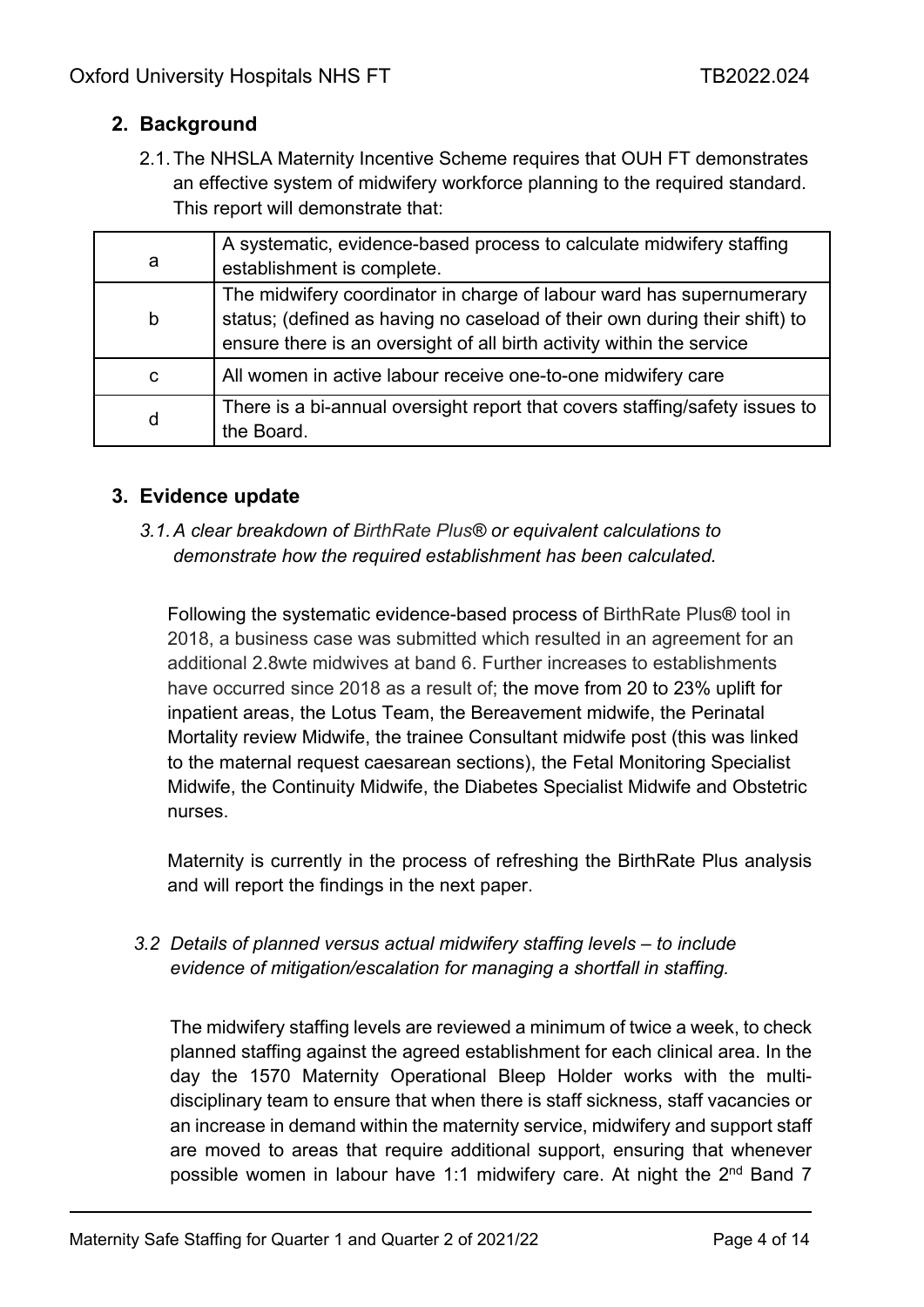supporting the Delivery Suite Coordinator will carry the 1570 bleep and will work in partnership with the Midwifery Manager on-call to ensure that women in labour have, where possible, 1:1 midwifery care. There is a robust staffing and escalation policy in place. Furthermore, to highlight and address any staffing shortfall, the Maternity Operational Bleep Holder leads multidisciplinary Safety Huddles (see appendix 1) which review actual midwifery staffing versus acuity levels.

The RAG rating agreed at the morning Safety Huddle is reported to the Trust SafeCare meeting once a day via dial-in and is updated via email if it changes. There is a robust escalation policy with agreed action pathways to be taken for each rating.

The table below shows the RAG rating for actual midwifery staffing levels for April through to September 2021. Green signifies that the maternity service has available beds and appropriate staffing levels for the workload on that particular day.

|                  |              | <b>RAG Rating</b> |  |  |  |  |
|------------------|--------------|-------------------|--|--|--|--|
|                  | <b>GREEN</b> | RED               |  |  |  |  |
| April 2021       |              | 13                |  |  |  |  |
| May 2021         | 27           |                   |  |  |  |  |
| <b>June 2021</b> | 20           | 10                |  |  |  |  |
| <b>July 2021</b> | 23           |                   |  |  |  |  |
| August 2021      |              | 22                |  |  |  |  |
| September 2021   |              | $30^{\circ}$      |  |  |  |  |

Actions were taken as per [Staffing and Escalation Policy](http://ouh.oxnet.nhs.uk/Maternity/Lists/Maternity%20Guidelines/GuidelineDispForm.aspx?List=a599f0e6%2Da2ea%2D4377%2D9dac%2Dd0f96fde4e0c&ID=63&RootFolder=%2FMaternity%2FLists%2FMaternity%20Guidelines) to militate against any RAG rating of Amber. This included "staff movement between areas" and "supernumerary workers within numbers" as reflected in the Red Flags reported, (see appendix 4) as well addressing staff shortfall by using on-call staff and sourcing additional staff. Please note that maternity was in local contingency planning from 8pm on Thursday the 26<sup>th</sup> of August which meant that two of the freestanding Midwifery Led Units were closed to intrapartum care as well as the Co-located Midwifery Unit being closed to inpatient and bereavement care. This accounts for 5 of the August amber RAG declarations as well as amber RAG rating for the entirety of September.

*3.3 An action plan to address the findings from the full audit or table-top exercise of BirthRate Plus® or equivalent undertaken. Where deficits in staffing levels have*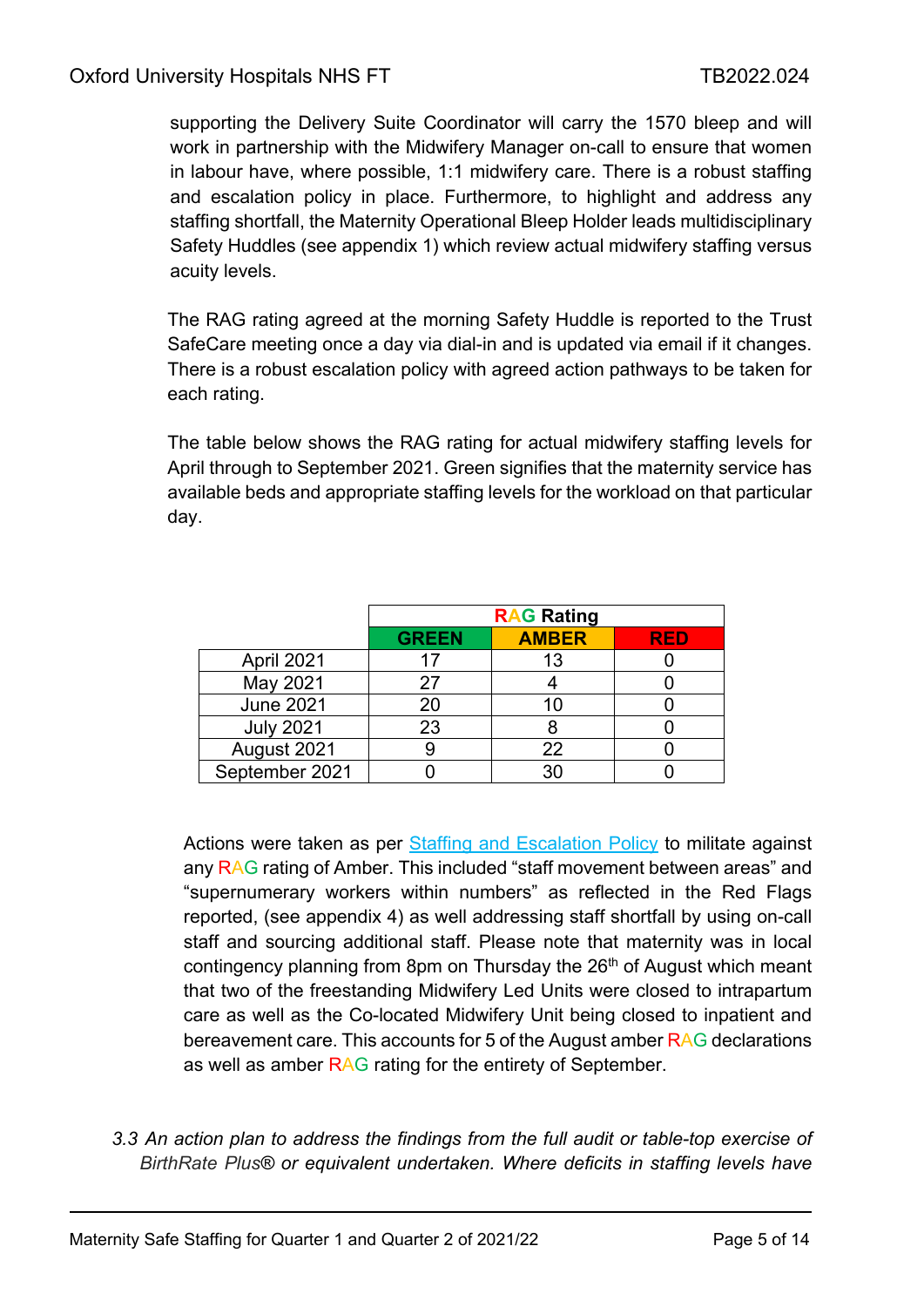*been identified, maternity services should detail progress against the action plan to demonstrate an increase in staffing levels and any mitigation to cover any shortfalls*

An updated action plan can be found in Appendix 2. The Maternity Directorate continues to actively recruit new staff. The table below shows the number of new starters (in wte) balanced against the numbers of leavers. Following the recent establishment review of staffing levels, staffing establishments have been adjusted to reflect the outcome of this process.

In Q1 and Q2 this period we have recruited 24.65wte. In the same period there were 24.83wte leavers. This is not reflective of the number of new starters the maternity service recruit as recruitment is occurs predominately September to November each year.

| Midwive                | April-21 | $May-21$ | June-21 | July-21 | Aug- $21$ | Sept-21 | Total |
|------------------------|----------|----------|---------|---------|-----------|---------|-------|
| <b>New</b><br>starters | 1.46     | 3.84     | 1.59    | 1.6     | 1.8       | 14.36   | 24.65 |
| Leavers                | 0        | 6.31     | 2.52    |         | 7.16      | 5.64    | 24.83 |

#### *3.4 The midwife: birth ratio*

 The table below shows the midwife: birth ratio in the period covered by this paper.

|                           | April-21                  | May-21  | June-21 | $July-21$ | Aug-21                    | Sept-21 |
|---------------------------|---------------------------|---------|---------|-----------|---------------------------|---------|
| Midwife to<br>birth ratio | 1:26.99                   | 1:24.07 | 1:26.34 | 1:30.18   | 1:29.29                   | 1:29.29 |
|                           | Quarter 1 average 1:25.80 |         |         |           | Quarter 2 average 1:29.59 |         |

The midwife to birth staffing ratio for Q1 averaged 1:25.80 and Quarter 2 averaged 1:29.59. This is reflective of the higher number of mothers birthed over the summer months. The midwife to birth ratio is monitored monthly on the maternity dashboard and reported at the monthly MCGC meeting.

*3.5 The percentage of specialist midwives employed and mitigation to cover any inconsistencies. BirthRate Plus® accounts for 8-10% of the establishment which are not included in clinical numbers. This includes those in management positions and specialist midwives.*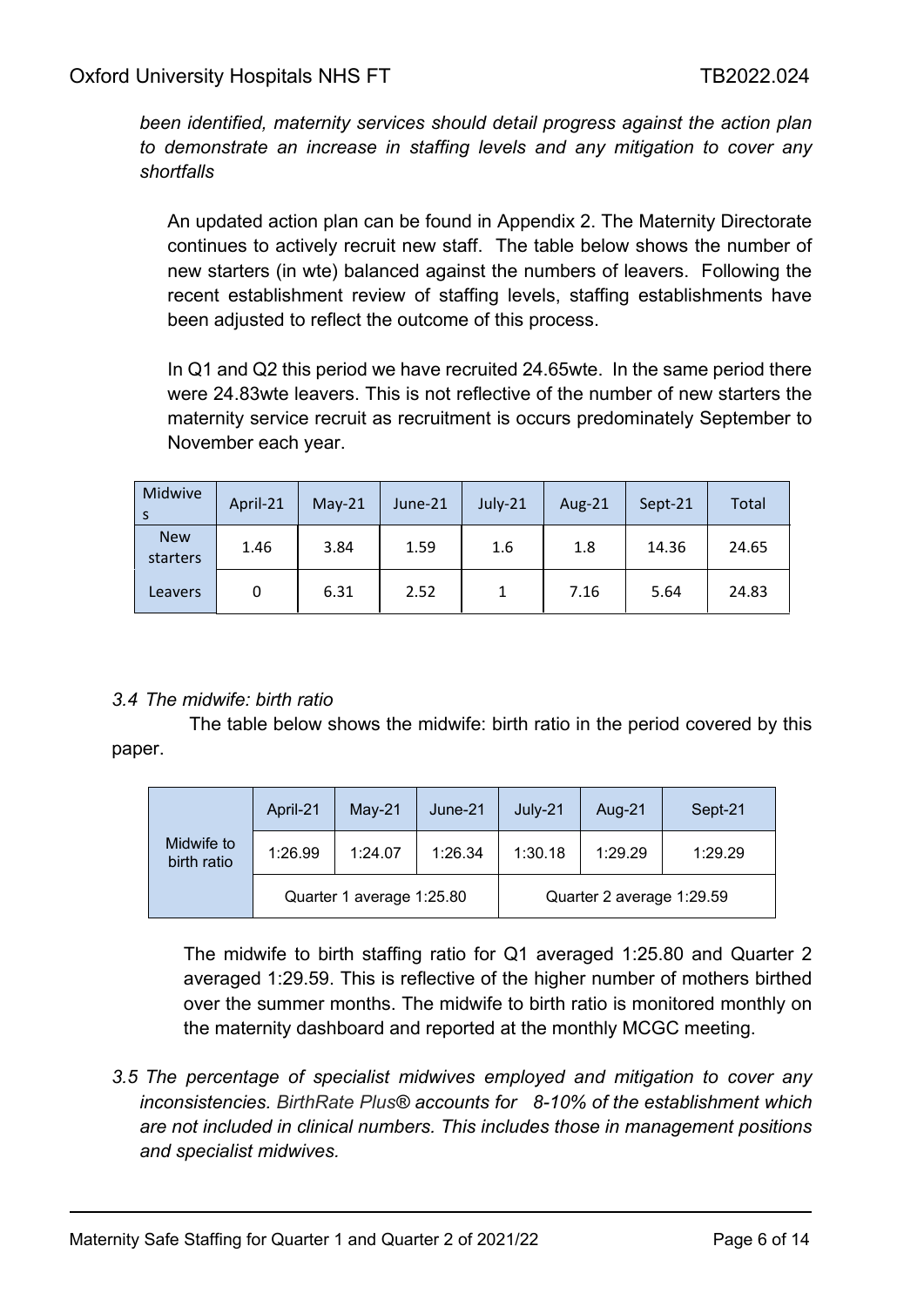The 2018 BirthRate Plus® report recommended that management or specialist midwife roles should not be included in the clinical numbers. The report suggested that within OUH management and specialist roles should account for 9% of the establishment.

We continue to review maternity services to ensure the appropriate level of manager and specialist midwives are not included in the midwifery numbers, however during the COVID-19 period a number of manager and specialist midwives were required and continue to work clinically to support safe care provision.

In Q1 and Q2 the number of management and specialist midwife roles in post accounted for 7.94% of the workforce.

A consultation was planned in Q2 to increase our Fetal and Maternal Medicine midwifery team band 7 specialist midwives by 2 wte while maintaining the overall establishment within the department. This would result in 1 additional wte band 7 specialist midwife for maternal medicine and 1 wte additional band 7 specialist midwife for fetal medicine. This would support both the learning and development of staff within our tertiary level service and support succession planning to stabilise the future workforce.

The BirthRate Plus re-fresh will provide up to date calculations for us to review against our establishment.

*3.6 Evidence from an acuity tool (which may be locally developed), local audit, and/or local dashboard figures demonstrating 100% compliance with supernumerary labour ward status and the provision of one-to-one care in active labour and mitigation/escalation to cover any shortfalls*

The twice daily Safety Huddle (see appendix 1) monitors, among other things, the provision of 1:1 care in labour and the supernumerary status of the Delivery Suite Co-ordinator. If there is an occasion when 1:1 care in labour is in jeopardy and/or the Delivery Suite Co-ordinator does not have supernumerary status this is promptly escalated to the Maternity Operational 1570 Bleep Holder. Mitigating action is then taken to address the issue and the corresponding Red Flag is uploaded to the electronic Health Roster System as appropriate. This data is also reviewed at the Maternity Clinical Governance monthly meeting.

In this data period there has been 100% compliance with the provision of 1:1 care in labour and supernumerary Delivery Suite Co-ordinator status.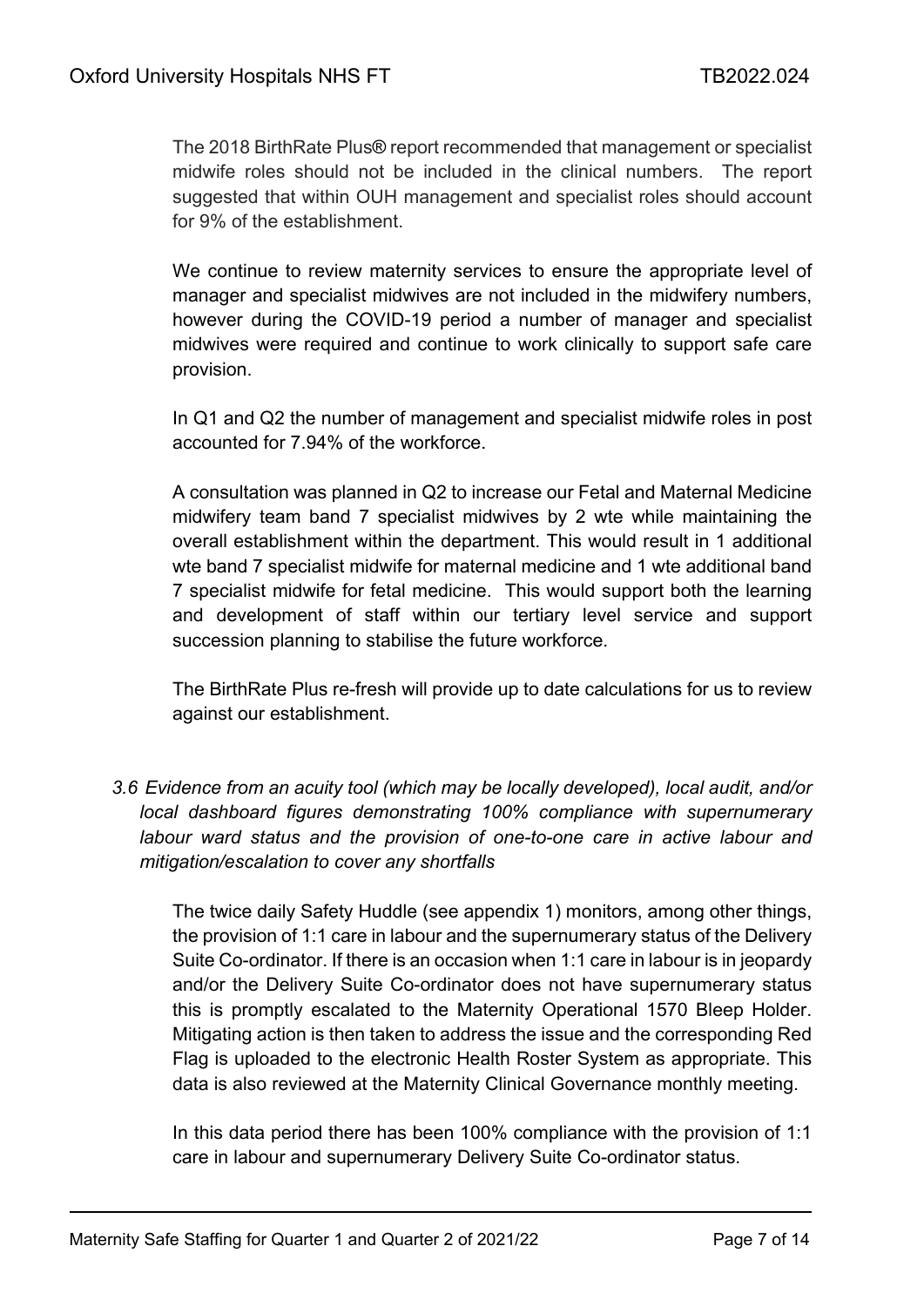*3.7 Number of red flag incidents (associated with midwifery staffing) reported in a consecutive six-month time period within the last 12 months, how they are collected, where/how they are reported/monitored and any actions arising.*

The agreed staffing Red Flags are listed in appendix 3.

The Red Flag incidents for the Q1 and Q2 have been outlined in appendix 4.

Q2 saw a peak in birth activity. This is reflected in an increase in Red Flags; evidencing implementation of mitigations (such as the movement of maternity staff between the clinical areas) to allow all areas to remain open and to ensure women's choice in place of birth is facilitated.

The Maternity Operational Bleep Holder and area co-ordinators continue to focus each day on ensuring staff are able to take breaks and leave on time.

It should be noted that the Red Flags for staffing includes 'Supernumerary workers within the numbers'; this includes staff who are supernumerary in one clinical area being moved to cover a staffing shortfall in another clinical area where they are able to be counted within the numbers. It also includes staff working in offices or on study leave who are relocated to work within the numbers. The data therefore shows a number of occasions where this has flagged but please note that it does not indicate that the Delivery Suite Coordinator had stopped being supernumerary, as described above.

To militate against any shortfall in staffing over summer period, the 'Flexible Midwifery Pool Scheme' continued to focus on night and weekend shifts. The pool provides staff incentives by paying an enhanced rate to work with the NHSP Bank. The table below shows the total number of on call hours used across Q1 and Q2. The significant spike in on call hours used throughout July, August and September is indicative of the consistent pressure on maternity services throughout those months and the escalation and mitigations put in place to ensure 1:1 care in labour and the maintenance of the supernumerary status of the delivery suite co-ordinator was protected.

| call<br>On<br>hours | April-21 | Mav-21  | $\sim$<br>June-2 | $\sim$<br>$July-2$ | $\Omega$<br>Aug-z | Sept-21 |
|---------------------|----------|---------|------------------|--------------------|-------------------|---------|
|                     | 38       | ົ<br>64 | ~~<br>65.5       | 252                | 58                | 283     |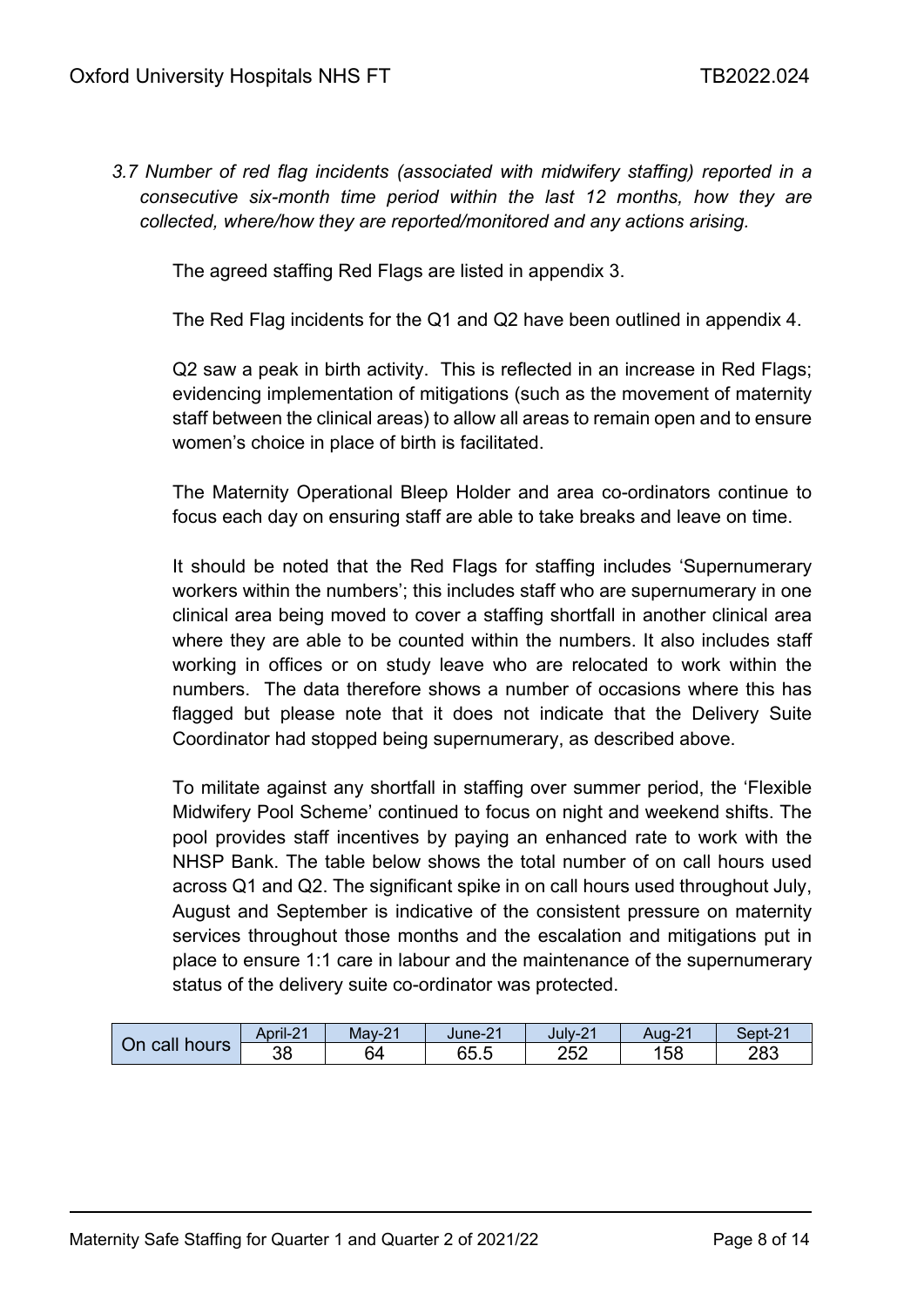#### <span id="page-8-0"></span>**4. Assurance**

The evidence described in this paper provides assurance that there is an effective system of workforce planning to ensure safe staffing levels.

#### <span id="page-8-1"></span>**5. Recommendation**

The Trust Board are asked to note the results of this report.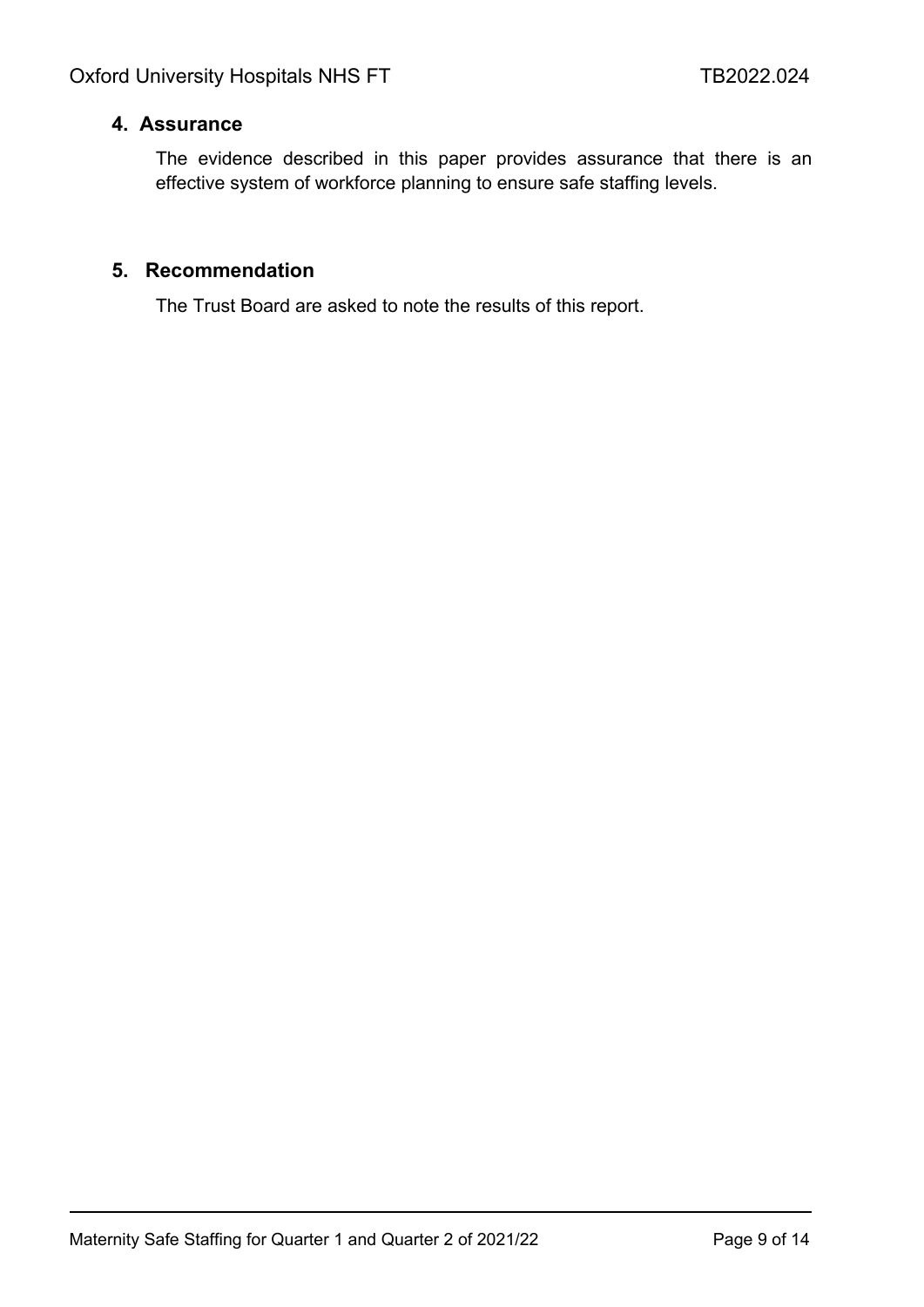### <span id="page-9-0"></span>**6. Appendix 1 – Safety Huddle**

The Safety Huddle is a multidisciplinary meeting held twice a day, one at 09:00 and one at 16:00 hours. Members of the Maternity Safety Huddle include:

- Maternity Operational Bleep Holder
- Delivery Suite co-ordinator
- Duty Consultant Obstetrician
- Duty Consultant Anaesthetist
- Neonatal Unit Duty Sister (this was introduced in April 2021 to improve communication)
- Midwifery Manager on-call (may represent via telephone)
- Director of Midwifery
- Clinical Midwifery Managers for each area (or deputy)

Using the RAG rating system of Red, Amber or Green the safety huddle members will assess the unit's workload, staffing and acuity and declare Maternity's RAG status as follows:

- **Green** signifies that the maternity service has available beds and appropriate staffing levels for the workload
- **Amber** signifies the maternity service is at the upper limits of bed capacity, staffing or activity
- **Red** signifies that there are no available beds or all available staff are committed to labour care. The service cannot guarantee 1:1 midwifery care in labour or safe staffing in other areas of the service.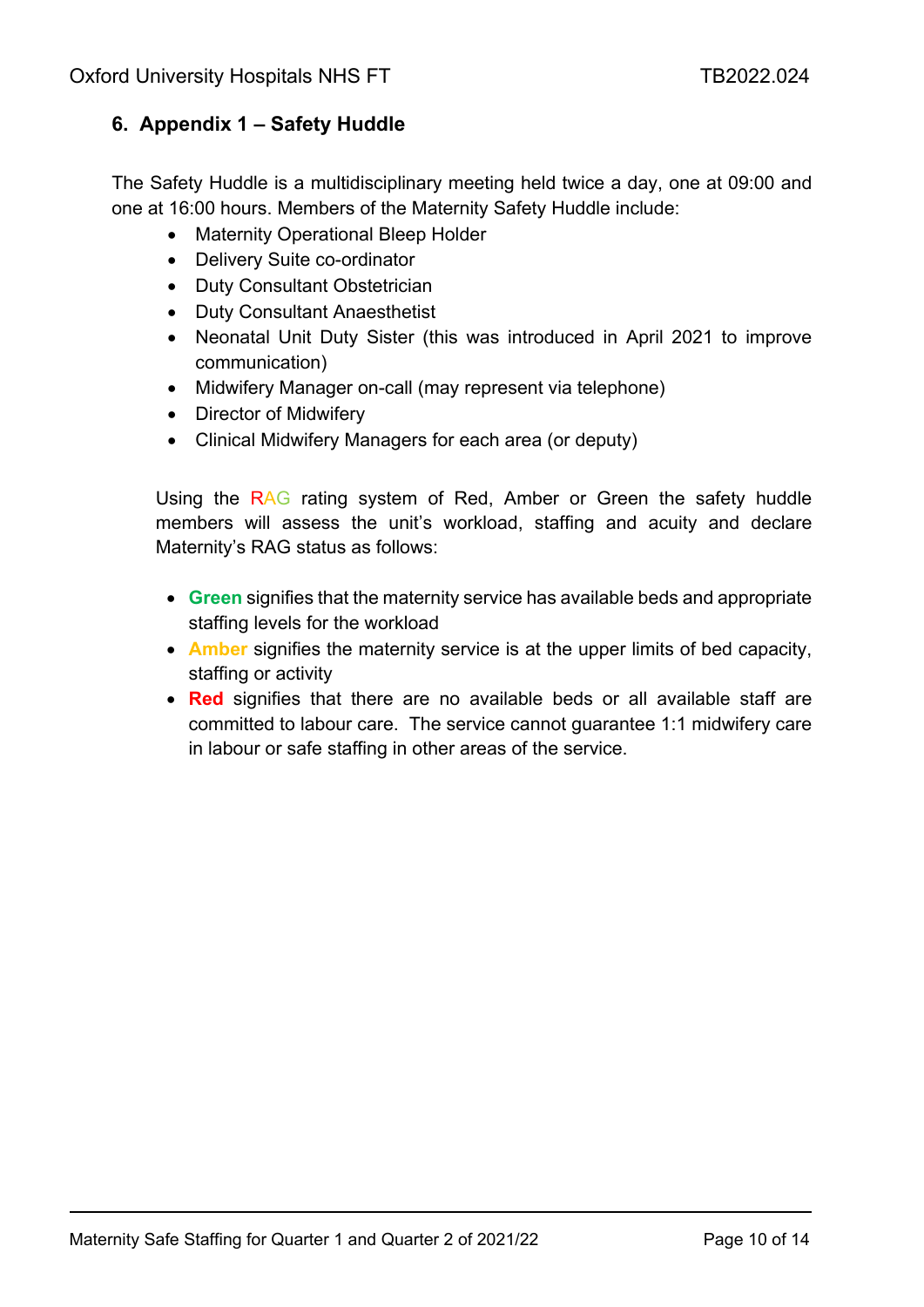| <b>Issue</b>                                                  | <b>Specific Action Required to</b><br>achieve standard                                                                                                                                                                                                                                                   | Lead                     | <b>Timescale</b>     | <b>Evidence</b>                                                                         | <b>Outcome</b>      |
|---------------------------------------------------------------|----------------------------------------------------------------------------------------------------------------------------------------------------------------------------------------------------------------------------------------------------------------------------------------------------------|--------------------------|----------------------|-----------------------------------------------------------------------------------------|---------------------|
| Monitor the<br>midwifery<br>establishm<br>ent in line<br>with | 2022 Re-fresh of BirthRate<br>Plus                                                                                                                                                                                                                                                                       | Director of<br>Midwifery | April 2022           | Evidence<br>collated for 12<br>month period<br>due for<br>submission for<br>analysis by | Ongoing<br>Complete |
| <b>BirthRate</b><br>Plus                                      | Review area staffing levels<br>using the KPMG tool to ensure<br>appropriate staffing levels in<br>line with BirthRate Plus.<br>To review monthly the midwife<br>to birth staffing ratio on the<br>dashboard and present at<br>MCGC meeting.<br>To annually review the<br>recruitment and retention plan. | Leadership<br>Team       | December<br>2020     | <b>BirthRate Plus</b><br><b>Team March</b><br>2022                                      | Rolling             |
|                                                               |                                                                                                                                                                                                                                                                                                          | Leadership<br>Team       | Rolling<br>programme | Completed tools<br>for all clinical<br>areas with<br>evidence of<br>adjusted staffing.  | Rolling             |
|                                                               |                                                                                                                                                                                                                                                                                                          | Leadership<br>Team       | Rolling<br>programme | Minutes of<br>monthly MCGC<br>meeting with up-<br>to-date<br>dashboards.                |                     |
|                                                               |                                                                                                                                                                                                                                                                                                          |                          |                      | Recruitment and<br>retention plan for<br>2020/2021                                      |                     |

# <span id="page-10-0"></span>**7. Appendix 2 – Action Plan for BirthRate Plus 2021/2022.**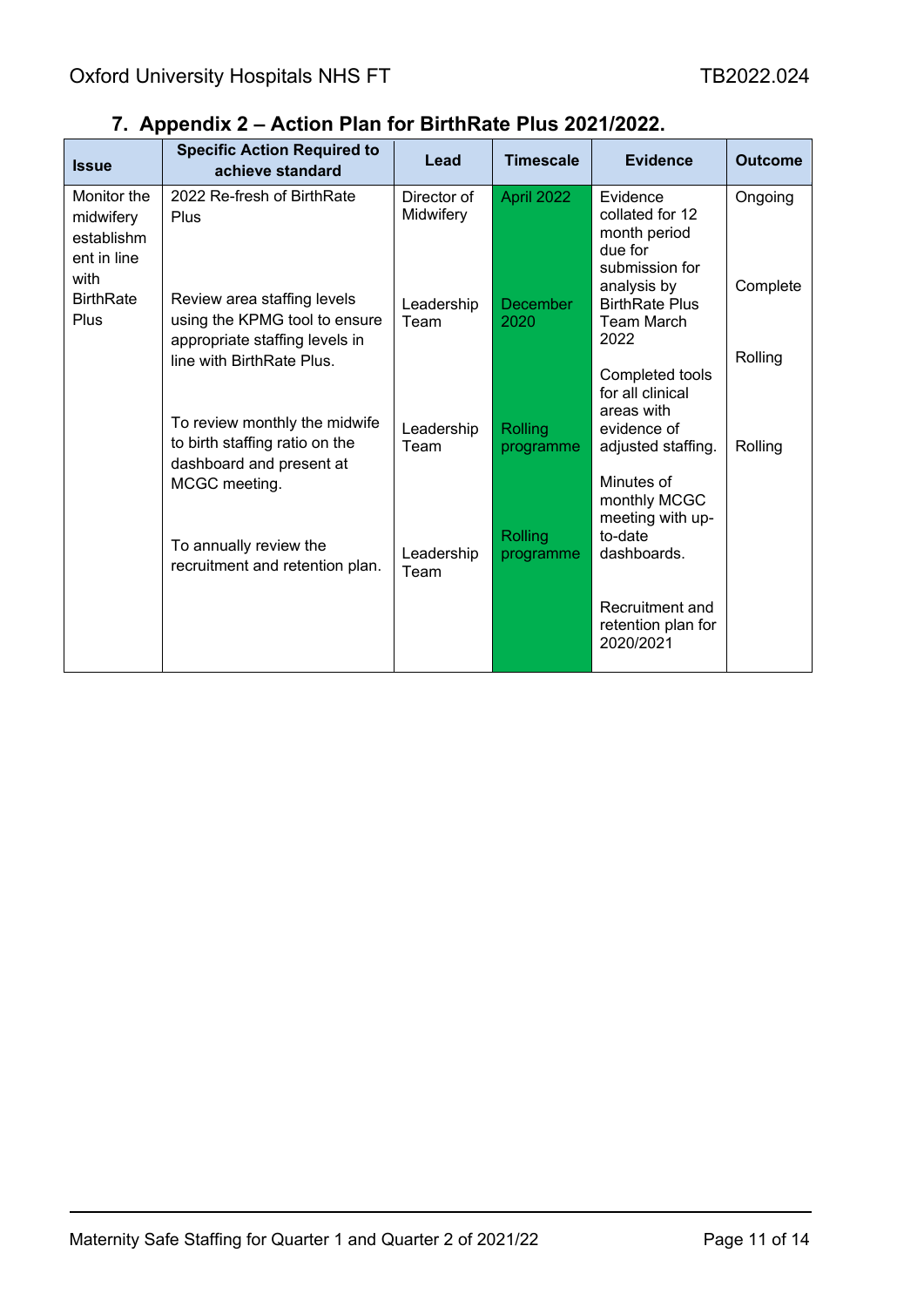### <span id="page-11-1"></span><span id="page-11-0"></span>**8. Appendix 3 - Monitoring staffing red flags as recommended by NICE guidance NG4 'Safe Midwifery Staffing for Maternity Settings' (2015)**

The agreed staffing red flags were approved and ratified in 2017

- (All Areas) Staff moved between specialty areas
- (All Areas) Supernumerary workers within the numbers
- (All Areas) Administrative or Support staff unavailable
- (All Areas) Staff unable to take recommended meal breaks
- (All Areas) Staff working over their scheduled finish time
- (All Areas) Delays in answering call bells
- (All Areas) Delay of more than 30 minutes in providing pain relief
- (All Areas) Delay or omission of regular checks on patients to ensure that their fundamental care needs are met as outlined in the care plan
- (All areas) Beds not open to fully funded number state number not staffed and reason
- (All areas) Elective activity or tertiary emergency referrals declined
- (Maternity Only) Delay of 30 minutes or more between presentation and triage
- (Maternity Only) Full clinical examination not carried out when presenting in labour
- (Maternity Only) Delay of 2 hours or more between admission for induction and beginning of process
- (Maternity Only) Any occasion when 1 midwife is not able to provide continuous one to one care and support to a woman during established labour.
- (Maternity Only) The Midwifery Labour Ward Coordinator has supernumerary status.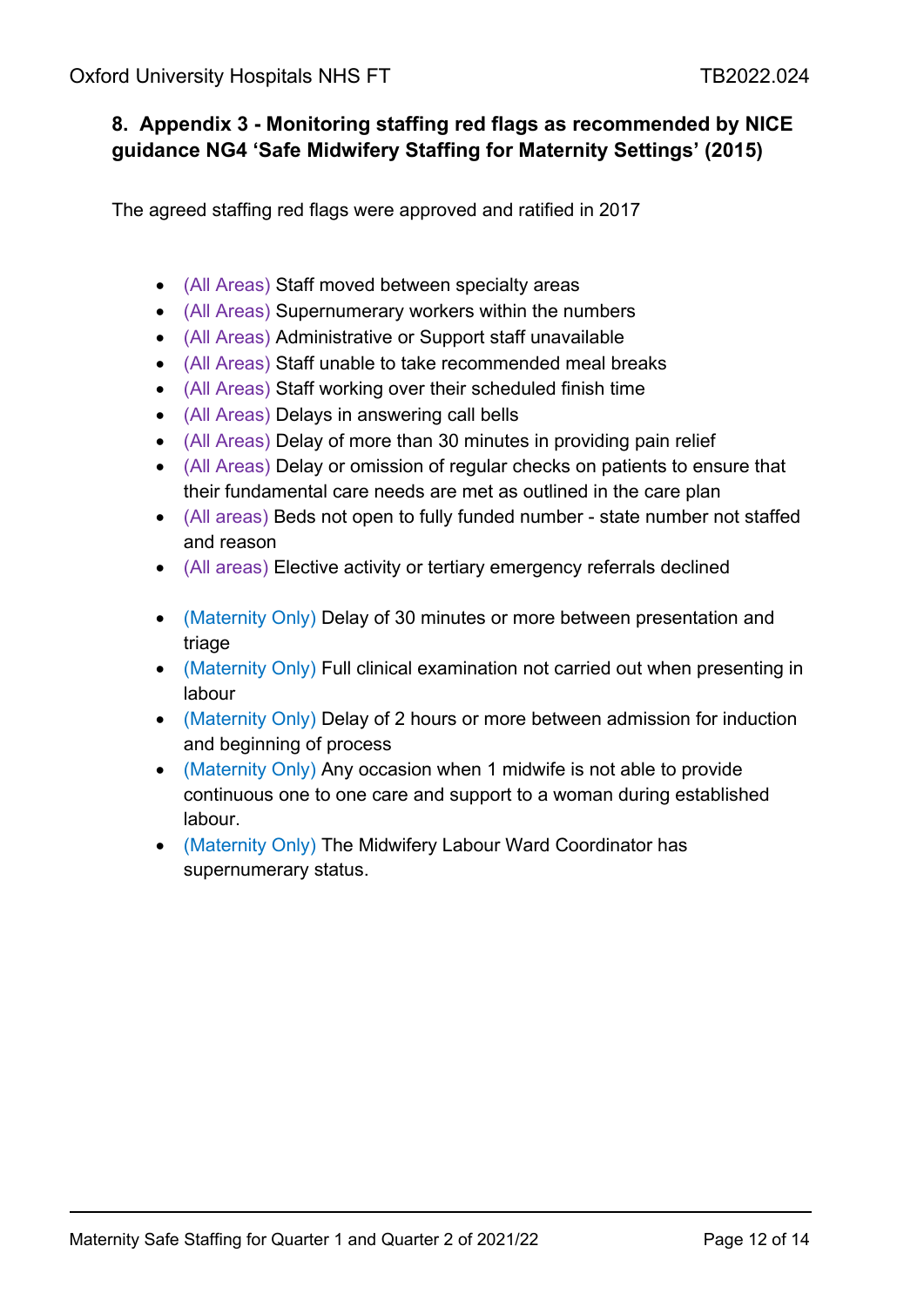

### **9. Appendix 4 Maternity Staffing Red Flags uploaded onto Trust system October to December 2020**

<span id="page-12-0"></span>

| <b>Red Flags for all areas</b>                                                                                                      | April-21     | $May-21$     | June-21        | July-21        | Aug-21   | Sept-21        |
|-------------------------------------------------------------------------------------------------------------------------------------|--------------|--------------|----------------|----------------|----------|----------------|
| Staff moved between specialty areas                                                                                                 | 69           | 35           | 26             | 90             | 77       | 81             |
| Supernumerary workers within the numbers                                                                                            | 2            | 8            | $\overline{2}$ | 22             | 23       | 13             |
| Administrative or Support staff unavailable                                                                                         | 0            | $\mathbf{0}$ | 0              | $\mathbf{0}$   | $\Omega$ | 0              |
| Staff unable to take recommended meal breaks                                                                                        | $\Omega$     | $\Omega$     |                | 4              | 3        | $\mathbf{1}$   |
| Staff working over their scheduled finish time                                                                                      | 11           | 4            | 1              | $\overline{7}$ |          | $\overline{2}$ |
| Delays in answering call bells                                                                                                      | 0            | $\mathbf{0}$ | 0              | 0              | 0        | 0              |
| Delay of more than 30 minutes in providing pain relief                                                                              | 0            | $\Omega$     | $\Omega$       | $\Omega$       | O        | $\Omega$       |
| Delay or omission of regular checks on patients to ensure that their fundamental<br>care needs are met as outlined in the care plan | $\mathbf 0$  | ∩            | $\Omega$       | $\Omega$       | 0        | O              |
| Beds not open to fully funded number - state number not staffed and reason                                                          | 0            | $\Omega$     | 0              | 0              | 11       | 60             |
| Elective activity or tertiary emergency referrals declined                                                                          | $\Omega$     | $\Omega$     | 0              | $\Omega$       | 0        | 0              |
| Delay of 30 minutes or more between presentation and triage                                                                         | $\Omega$     | $\Omega$     | $\Omega$       | $\Omega$       | 0        |                |
| Full clinical examination not carried out when presenting in labour                                                                 | $\mathbf{0}$ | $\Omega$     | 0              | $\Omega$       | $\Omega$ | $\Omega$       |
| Delay of 2 hours or more between admission for induction and beginning of<br>process                                                | 21           |              | 14             | 41             | 38       | 35             |
| Any occasion when 1 midwife is not able to provide continuous one to one care<br>and support to a woman during established labour   | $\mathbf 0$  | $\Omega$     | 0              | $\Omega$       | 0        | n              |